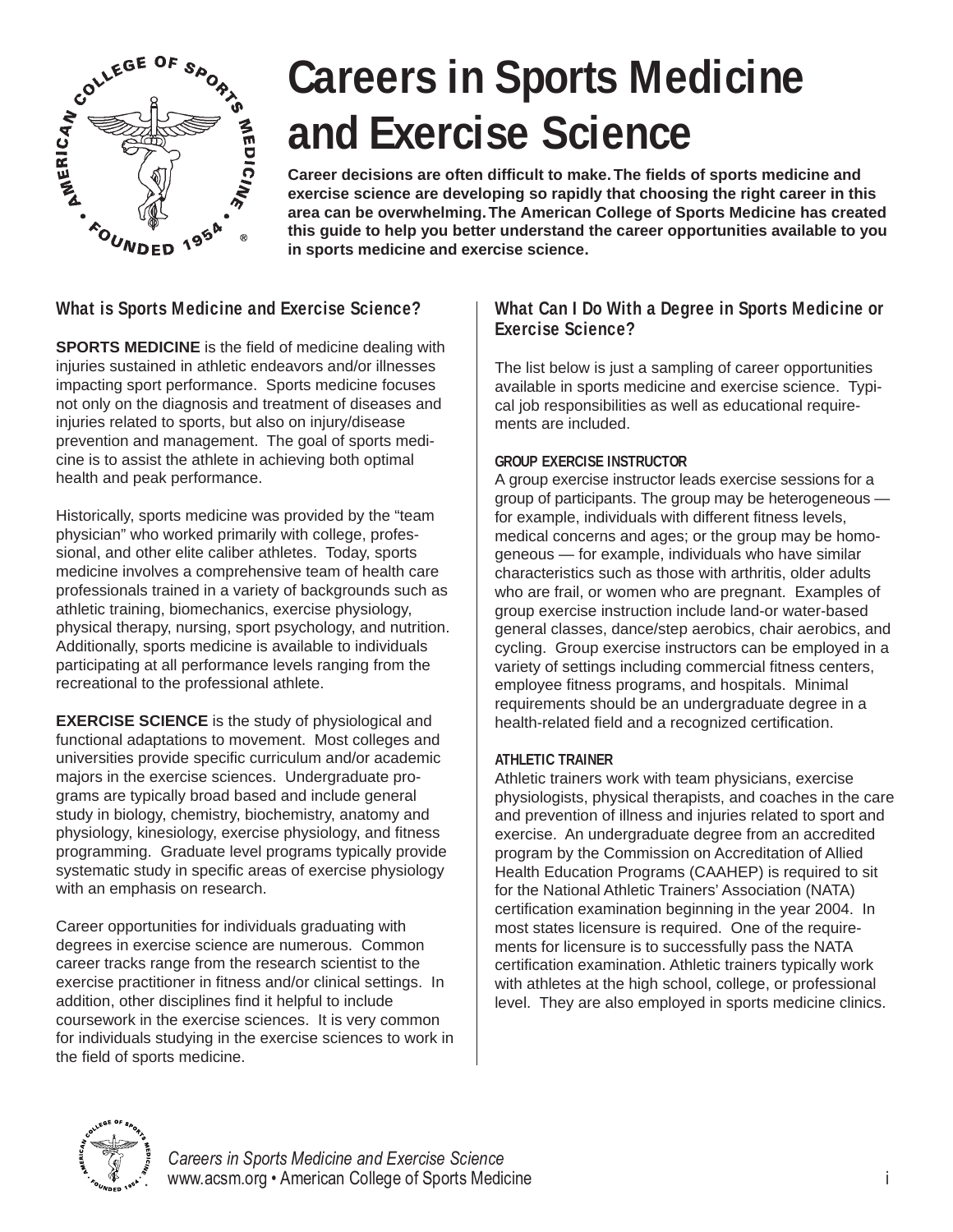#### **BIOMECHANIST**

Biomechanics is the study and explanation of the laws of physics as applied to physical activity, exercise, and sport.

Biomechanics can be used to explain how muscles, bones, and joints are injured under certain conditions, and to improve performance using motion analysis techniques. Biomechanists are typically employed in research settings and clinical sites, but future growth appears to be in industrial ergonomic settings. Minimal requirement is a master's degree.

#### **CARDIOPULMONARY REHABILITATION SPECIALIST**

Clinical exercise physiologists, nurses, physical therapists, and respiratory therapists are most often employed in cardiopulmonary rehabilitation programs. These clinicians are typically responsible for providing exercise education regarding disease management, lifestyle modification, and psychosocial support to patients with cardiac and/or pulmonary disease. Clinical settings generally include hospitals, outpatient clinics, and medically supervised fitness centers. An undergraduate degree in one or more of the disciplines noted above is required, however, advanced degrees with specialty certification (e.g., American College of Sports Medicine Exercise Specialist® certification) improves opportunities for employment.

#### **DIETITIAN / SPORTS NUTRITIONIST**

Dietetics is the study of nutrient intake and how foods are digested and metabolized in order to provide the necessary energy to fuel muscular activity. Dietitians also study dietary patterns in order to maximize performance and prevent disease and improve health. To become a registered dietitian, you must complete an undergraduate degree in dietetics, complete a nine-month American Dietetics Association (ADA)-approved internship and pass the ADA certification examination. Additional specialized training is necessary. Dietitians can be employed in a variety of settings including hospitals, clinics, sports complexes, school systems, and public health facilities.

#### **EMPLOYEE FITNESS DIRECTOR**

Employee fitness programs are common in the workplace, especially in the corporate, commercial, and hospital setting. Along with conducting exercise programs and supervising all fitness staff, the employee fitness director may also be trained as a wellness specialist to provide broad-based health promotion and wellness education programs. These may include stress management and nutrition education programs. Traditionally, workplace exercise programs have been for healthy individuals only.

**Sports Medicine is the field of medicine concerned with injuries sustained in athletic endeavors, including their prevention, diagnosis, and treatment.**

However, employee fitness centers are becoming more clinically based in terms of exercise training for all types of clients, including those with cardiac,

pulmonary, or musculoskeletal problems. An undergraduate degree is typically required to work with special population clients. It is also recommended to obtain a recognized certification, such as the ACSM Health/Fitness  $Instructor_{\sim}.$ 

#### **EXERCISE PHYSIOLOGIST**

An exercise physiologist studies the acute and chronic physiological responses and adaptations resulting from physical activity. They can apply this knowledge to improve or maintain health, fitness, or performance. Traditionally, exercise physiologists worked and studied only with athletes to improve performance. Today, however, exercise physiologists also work and study in commercial, clinical, and workplace settings to increase health, fitness, and quality of life in the general population. For example, an exercise physiologist may work as a cardiopulmonary rehabilitation specialist, a personal trainer, or direct an employee fitness program. At least an undergraduate degree is required. It is also recommended to obtain a recognized certification, such as one from the American College of Sports Medicine.

#### **MEDICAL DOCTOR**

A medical doctor is highly trained in the art and science of the diagnosis and treatment of disease and the maintenance of health. Medical schools require a minimum of four years after a basic college degree. Beyond medical school there are many specialties to choose from in order to be part of a sports medicine or exercise science team, including primary care sports medicine, orthopedic surgery, or cardiology. Each specialty has three to five years of internship and residency training and perhaps an additional one to two years of fellowship training. Most medical doctors are employed in clinics or hospitals.

#### **OCCUPATIONAL PHYSIOLOGIST**

Occupational physiologists work with many different professionals to improve the performance of workers by enhancing their health and occupational abilities, preventing or rehabilitating workplace injuries, and redesigning the work environment to fit the worker. They may also develop and administer pre-employment physical capacity tests to determine if the worker is fit to perform the job. An advanced degree beyond the undergraduate level is typically required, and it is helpful to be certified by the Board of Certification in Professional Ergonomics.

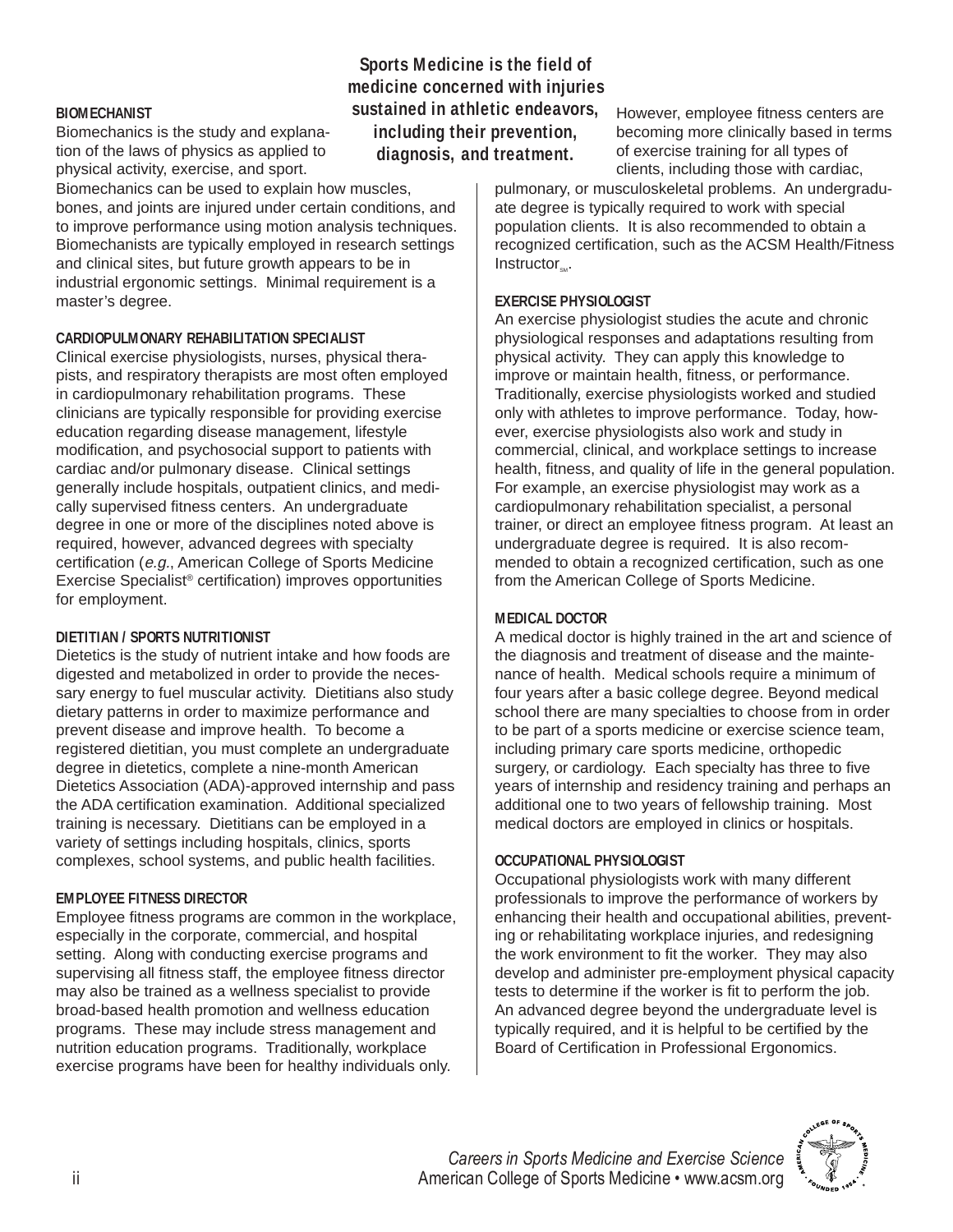#### **PERSONAL TRAINER**

A personal trainer typically works oneon-one with an individual and is gener-

ally paid by the hour or exercise session. The exercise session can take place at the client's home, the trainer's place of employment or business, or at a third-party fitness facility. A personal trainer should have a strong background in anatomy and kinesiology as a large part of this job deals with muscular strength and endurance training. At least an undergraduate degree and recognized certification, such as the American College of Sports Medicine Health/Fitness Instructor<sub>sta</sub> is recommended.

#### **PHYSICAL / OCCUPATIONAL THERAPIST**

The physical therapist helps people recover from injuries or diseases of the muscles, joints, nerves, or bones. The occupational therapist works more with fine motor skills and dexterity. Both therapists use various physical modalities and exercise, focusing on movement dysfunction. There are many areas of specialization in physical therapy including cardiopulmonary rehabilitation, sports medicine, and biomechanics. Most physical and occupational therapy schools require two to three years after a four-year undergraduate degree. After formal training, one must pass a national examination to become a licensed physical or occupational therapist. Professionals interested in continuing their education in this field may want to consider the ACSM Health/Fitness Instructor<sub>sM</sub> certification along with the national examination. Most employment opportunities are in hospitals and clinics.

#### **RESEARCHER**

Researchers conduct studies from either a basic or applied scientist's perspective. Basic researchers usually conduct studies with a focus on the cellular and molecular levels, such as how organ systems work, adapt or respond to various factors. Sometimes this is referred to as bench research, especially if animal models are used. Applied researchers usually conduct studies with a focus on more practical questions that appear to be more applicable for immediate use, such as ways to increase athletic performance or how to improve health and reduce disease. Either career requires getting a terminal degree, such as a Ph.D., which involves at least four to five years beyond the undergraduate level. Most researchers are employed by universities and hospitals.

#### **STRENGTH (SPORT) AND CONDITIONING COACH**

Sport teams at the high school, college, and professional levels employ strength and conditioning coaches. Their

## **Exercise Science is the study of movement and the associated functional responses and adaptations.**

role is to develop and supervise specific conditioning programs to increase athletic performance such as speed,

agility, strength, endurance, flexibility, and power. Positions usually require a master's degree and certification by the National Strength and Conditioning Association.

#### **TEACHER**

Teachers can be employed at the elementary through college level. If you desire to teach physical education or coach at the elementary or secondary level, an undergraduate degree is required and you must be certified in the state where you teach. With a master's degree you may be able to teach at a college, junior college, or university, especially if coupled with practical experience. However, these opportunities are limited. In higher education, it is customary to hire those with a terminal degree, such as a Ph.D., which is four to five years beyond the undergraduate level. Teachers at the college or university level are often expected to conduct research.

As you can tell from the sampling of careers listed above, there is a diversity of career opportunities, fields of study, and specialty areas in sports medicine and exercise science. Most undergraduate degrees in sports medicine or exercise science require a strong background in the basic sciences which will prepare you for graduate level work or professional school should you choose to pursue an advanced degree. Check with schools that interest you to identify the specific requirements for admission to graduate or professional degree programs.

# **What Starting Salary Can I Expect?**

With an undergraduate degree and no experience, you may find that starting annual salaries vary widely, with some starting in the \$25,000-\$35,000 range. Understand that starting salaries for sports medicine and exercise science professionals are so varied because of factors such as experience, geographic location, employment setting, and market demand. Other factors, such as advanced degrees, professional licensure, and certification will influence pay scales. A good way to gauge what salary you can expect is to speak with professionals who currently work in your field of interest.

**Attaining a Career in Sports Medicine or Exercise Science** Now that you know a little more about sports medicine and exercise science, how do you know whether a career in this profession is for you? Answering the questions and following the advice provided below may be helpful in making your decision.

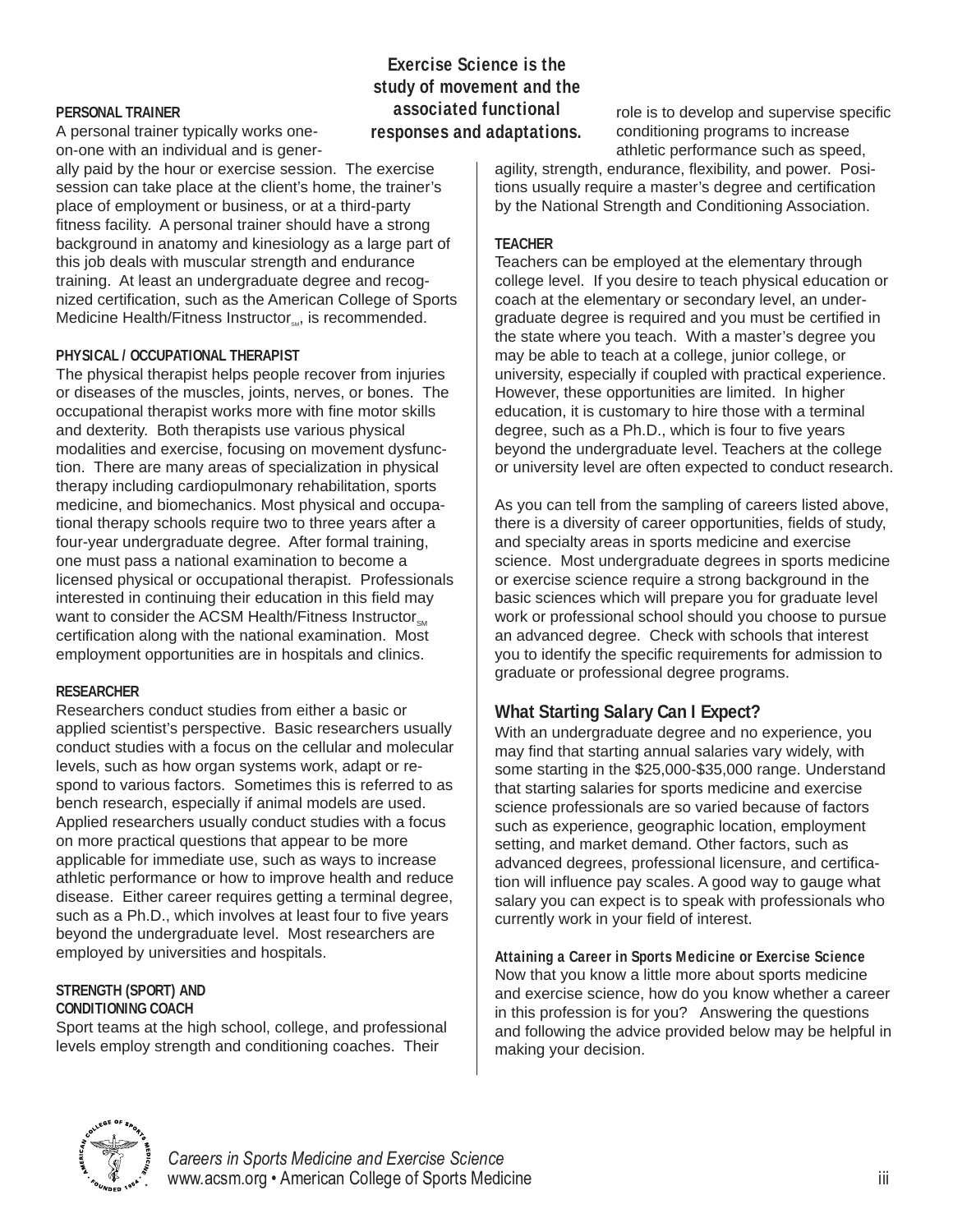#### **Assess Your Interests**

Do you participate in and enjoy exercise? Are you interested in any of the specialty areas, career opportunities, or fields of study mentioned in the previous section such as medicine, rehabilitation, teaching, research, or fitness? Have you enjoyed classes in high school or college such as physical fitness, biology, health and wellness, and nutrition? Do you enjoy reading health and wellness magazines or journals in medicine, health, and fitness? Do you enjoy helping and working with people? When you read job opportunities in the classifieds do you get excited about the possibility of working in sports medicine/exercise settings?

#### **Determine Your Career Goals**

Where do you see yourself in five years? Are you willing to commit to the necessary education, academic training and professional preparation that are required? Can you afford higher education costs? Will you enjoy taking courses in anatomy and physiology, chemistry, biology, and math? How about courses such as exercise physiology, nutrition, behavior modification, kinesiology, and exercise prescription? Do the colleges and universities that are of interest to you offer the coursework and preparation that will help you to achieve your goals? Have you talked to people who currently work in your field of interest including college professors who teach in sports medicine or exercise science programs? Ask your teachers or guidance counselors to invite sports medicine or exercise science professionals to your school's career fairs. Have you volunteered or observed in sports medicine or exercise science settings? If not, ask your teachers, guidance counselors, parents, relatives, or friends to arrange opportunities for you to spend some time with sports medicine and exercise science professionals.

#### **Get an Education**

Most degree programs in sports medicine and exercise science have an "introduction to the profession" survey course. They are usually open to any student enrolled at



ری<br>Tel.: (317) 637-9200 • FAX: (317) 634-7817 • www.acsm.org<br>Street Address: 401 W. Michigan St. • Indianapolis, IN 46202-3233 USA<br>Mailing Address: P.O. Box 1440 • Indianapolis, IN 46206-1440 USA

the institution and can be taken during the freshman year. The course will provide you with a great deal of information about the field as well as educate you on the coursework, specific degree requirements, and specialty areas that are provided at your school. More than likely, you will be required to volunteer and observe at various sports medicine and exercise science facilities in your area.

#### **Get Certified**

There are many organizations that offer certifications in exercise science. You will want to determine which one best fits your needs and educational background. While a college degree is generally the most desired type of formal training and experience, some employers also require a certification documenting a specific foundation in exercise science knowledge, skills, and abilities. ACSM certifications and registry credentials show employers that you have passed one of the most rigorous and up-to-date health/fitness and clinical exercise testing and programming examinations that attests to your reliability and credibility as an exercise science professional.

#### **Getting Started**

Sports medicine and exercise science offer exciting career opportunities. If you are interested in pursuing a career in these areas, you are strongly encouraged to obtain as much information as you can about the profession. We hope this information provided you with enough information to get you started. We wish you the best of luck as you prepare for your future.



**FOR MORE INFORMATION CONTACT** American College of Sports Medicine P.O. Box 1440 • Indianapolis, IN 46206-1440 USA Tel.: (317) 637-9200 • Web Site: www.acsm.org

This brochure is a product of the American College of Sports Medicine and was produced and reviewed by the Communications and Public Information Committee with assistance from the Committee on Certification and Registry Boards.

Permission to reprint this American College of Sports Medicine brochure contingent upon the article being reprinted in-total and without alteration, and with the printing of the following citation on each page or Web screen: "Reprinted with permission of the American College of Sports Medicine, "Careers in Sports Medicine and Exercise Science," January 2003, www.acsm.org."